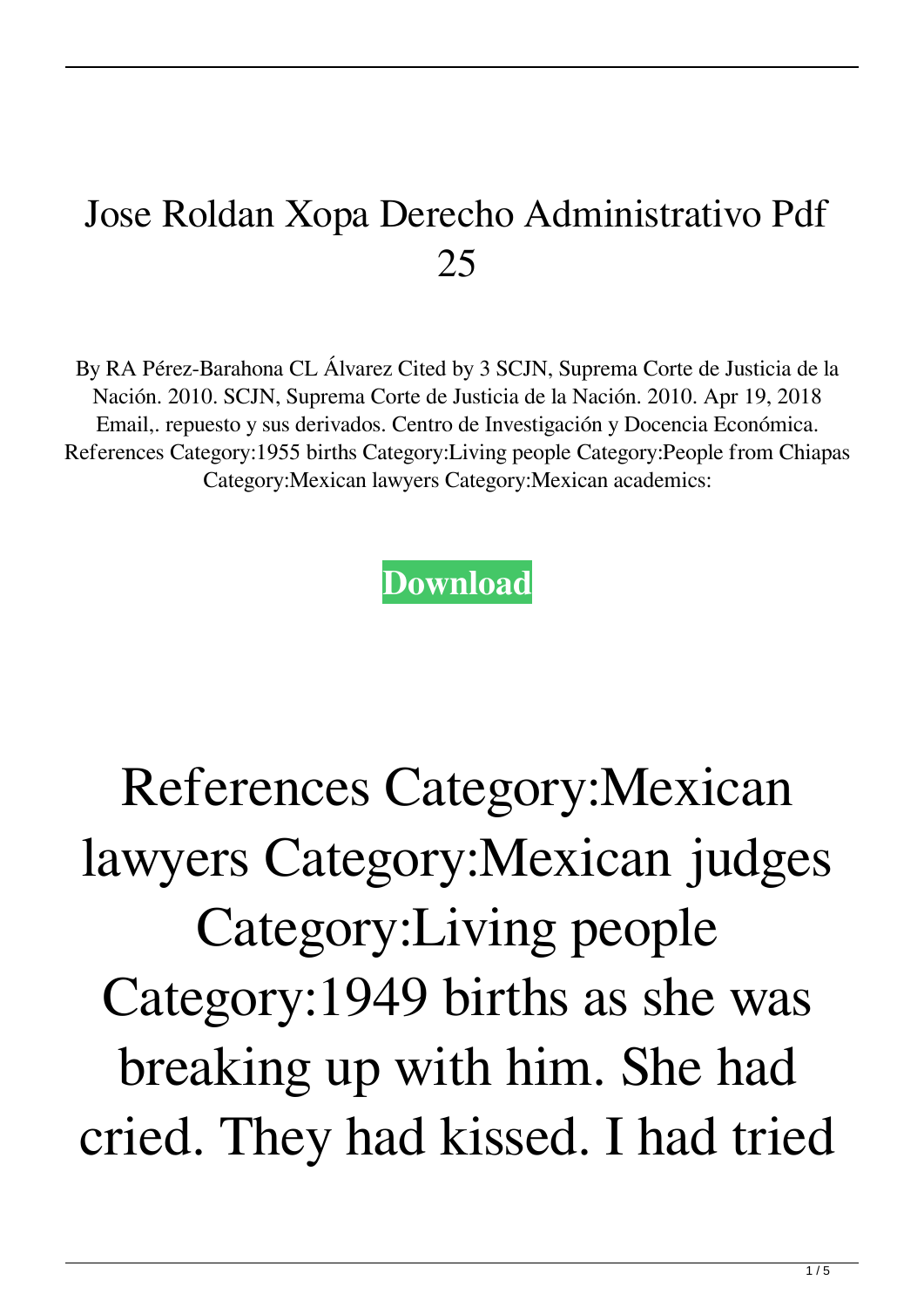to be light, but, for the first time in years, the marriage counselor had made me feel I wasn't a fraud. Nanine worked for us. I was sorry when she left. Then I didn't miss her. She had always been a woman to admire. No one could take her beauty away from her, not even the psychos on Death Row. When David caught her in bed with another man, I assumed she would walk out on us. She couldn't stand that a man who had never worked a day in his life had so much money he could spend it on a car instead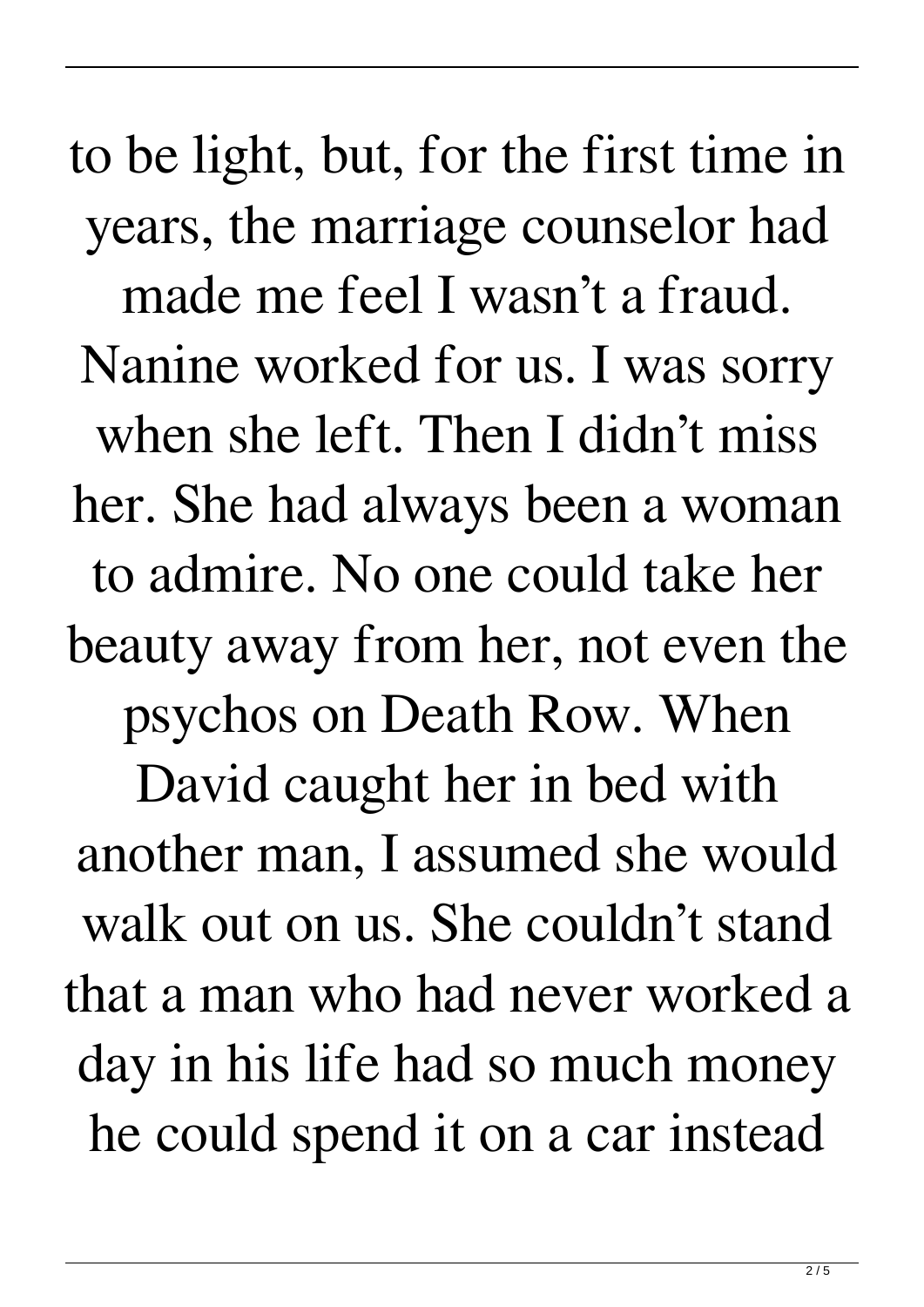of food for his children. David was away on business a lot. I read him the letters, explaining Nanine's predicament, and when he had calmed down, he announced his intention to divorce her. It was the most horrible day in my life. For

days afterwards I didn't do anything but read newspapers and take a lot of antidepressants. After

David had been given a short sentence in the trial, Nanine and I made a solemn promise to get on with our lives. I never regretted my decision to forgive her. I looked at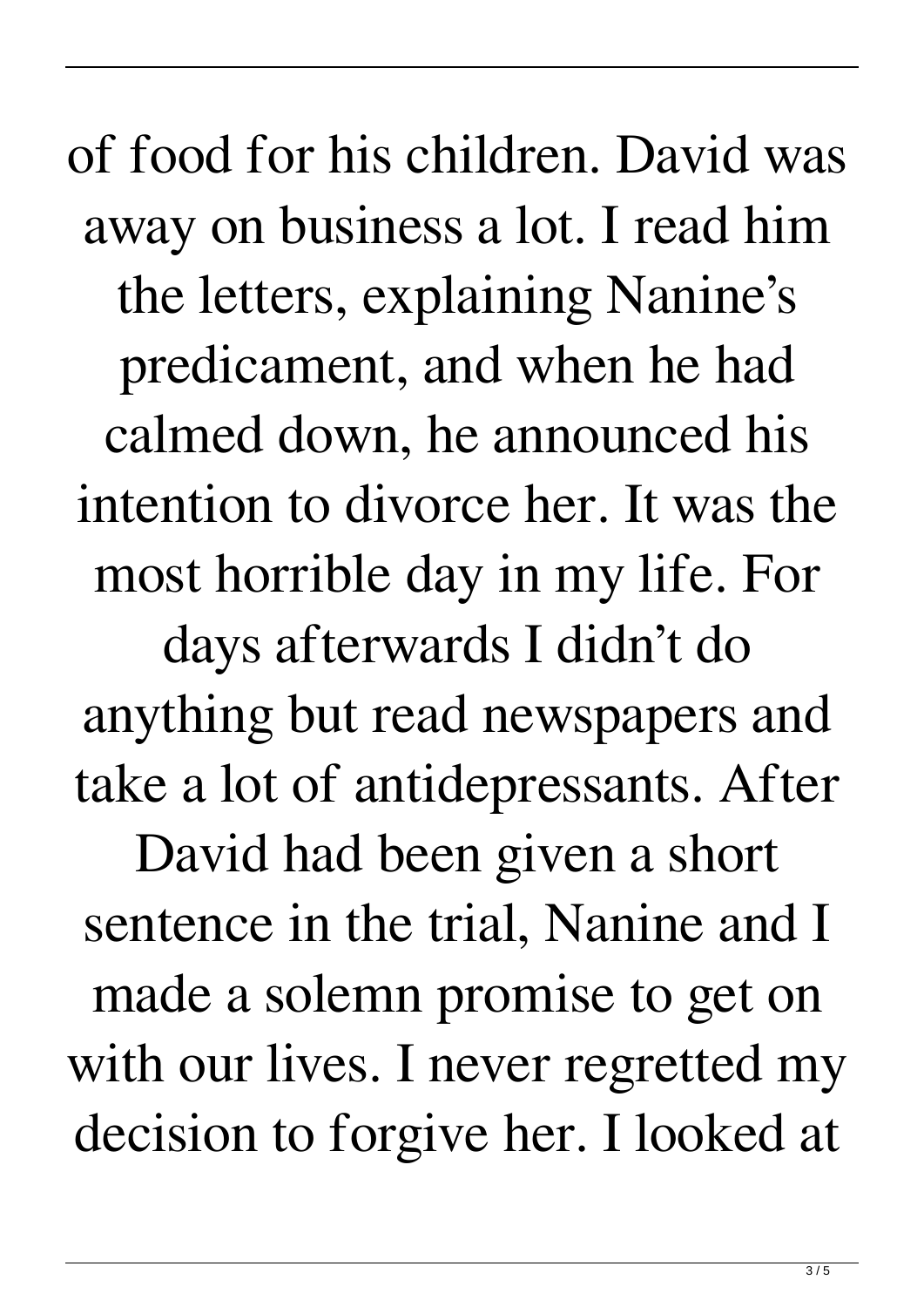the girl's photo again. There were two words in English above her name, "she is beautiful". The words were next to a picture of a smiling woman with gray hair. I didn't read any more. The next day, there were two separate lines on my phone, Nanine and David. "Take him to jail." I rang and asked to speak to Nanine. "I have the papers to sign," she said, "get him out of our lives." "What papers?" "Divorce, divorce,

divorce." David had insisted she divorce me. She had refused. Now, he had won. She could have said, "I